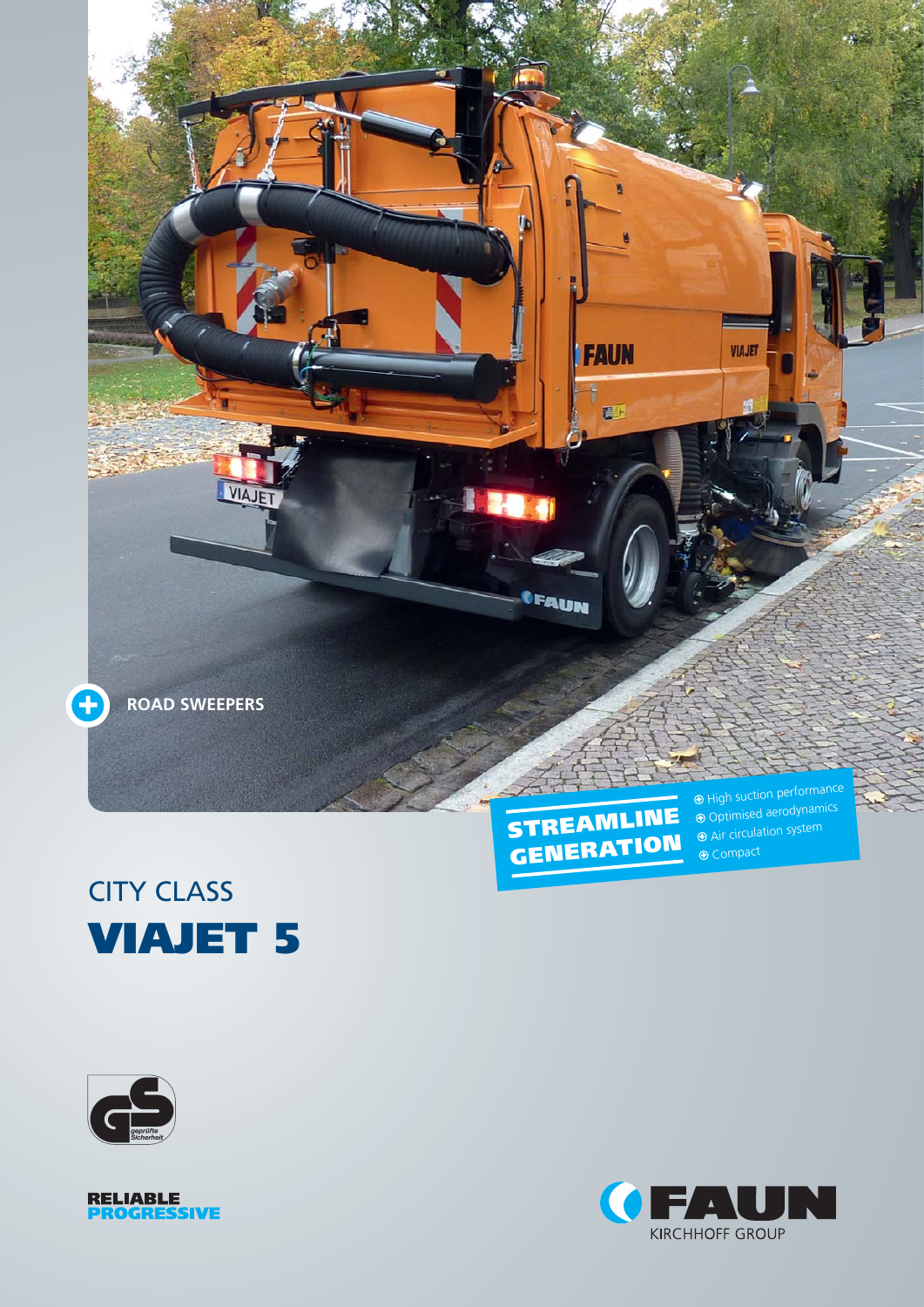# **VIAJET 5 – Your highperformance city speedster**

The VIAJET 5 combines a high usable volume with compact dimensions, making it ideal for municipal applications.

The VIAJET 5 comes with FAUN's patented air circulation system as standard, which guarantees the lowest emission values in the expelled air as well as a high suction capacity.

### **FAUN drive concepts**

#### **Hydraulic drive of the sweeping assembly**

The blower and sweeper units of the road sweeper are driven by a hydraulic double pump, which is connected to the clutch-independent PTO of the chassis. The driver can freely regulate the engine speed with the accelerator pedal between 900 - 2,000 RPM to adjust the sweeping speed as necessary. The turbine power is adjusted to the available horsepower in line with demand, reducing fuel consumption. The omission of an additional auxiliary engine reduces maintenance costs and creates space for more water.

#### **HS 1010 hydrostatic drive**

The HS 1010 hydrostatic drive acts as an interaxle differential between the transmission output and the rear axle differential.

In sweeping mode, the mechanical drive train is interrupted and the power is transferred from the transmission output to a hydraulic pump. In turn, this pump drives a hydraulic motor, which transfers the power to the rear axle. The driver can use one of three programmes to adjust the drive control.

The fully hydrostatic drive also powers the entire sweeping assembly via a second hydraulic pump combination.

1 Suction fan pump 2 Working hydraulics



1 Gear box 2 Drive pump 3 Drive motor 4 Auxiliary pump





*Streamlined suction fan*

*The sloping configuration of the blower optimises the volume flow and reduces debris build-up. This improves suction capacity, enabling the vehicle to cope with even heavy sweeper material.* 



*Ample space for water*

*The lightweight, glass-fibre-reinforced plastic tanks of the VIAJET 5 are entirely non-corrosive and prevent the build-up of limescale. The arrangement of the tanks lowers the centre of gravity and ensures optimum weight distribution; it also improves stability during tipping.* 



*Various tank solutions*

*A range of diesel tank solutions are available, each of which is adjusted for combination with the various chassis.*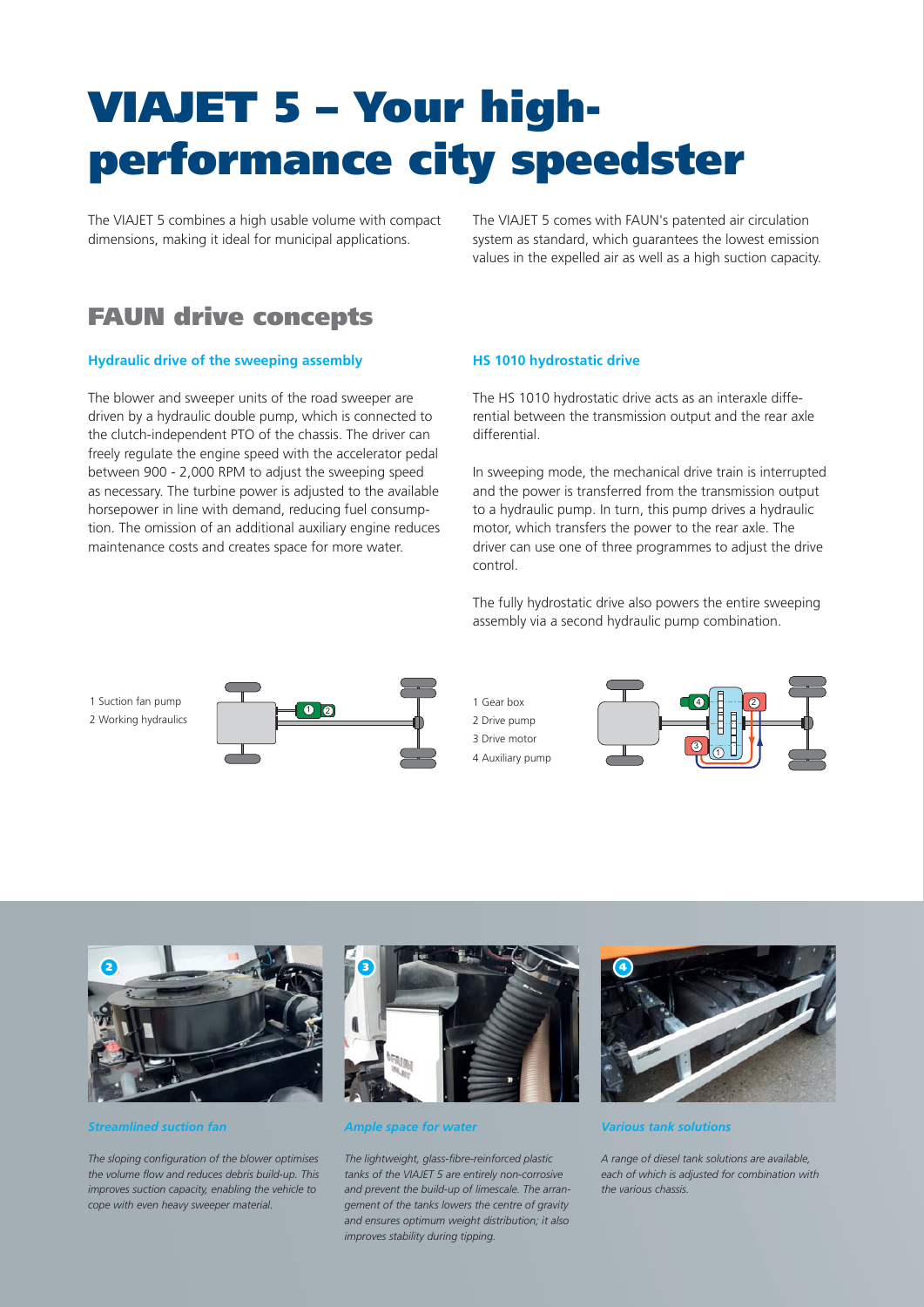#### **1 The FAUN air circulation system**

The FAUN air circulation system continuously transports the extracted air from the debris container to the blowing nozzle behind the suction nozzle. When loaded with new debris, the already moistened and heated air is once again sucked into the suction nozzle and thereby circulated. The quantity of recirculating air can be variably adjusted between 30 and 70 % depending on the aplication.

Only the relatively small proportion of air which is not recirculated flows out smoothly under the machine. Fine dust emissions from the FAUN road sweeper with the air circulation system are therefore approximately 50 % lower than for pure suction road sweepers. In addition, the VIAJET 5 does not blow dust around, because clean exhaust air is expelled behind the sweeper units on the portion of the road which is already clean.

Adding water to the blast air also enables the road to be cleaned in the working area of the suction nozzle. In winter, it can be used in temperatures reaching down to -5 °C by adding water to the suction nozzle, as the air introduced into the circuit is heated by around 15 °C and therefore prevents the water in the suction nozzle and the container from freezing.





#### *The V-shaped suction nozzle*

*The V-shaped suction nozzle features an optimised inflow for incredibly high suction power. The wear-resistant bulky debris flap can also cope with large objects.*



*The roller brush*

*Operating at a broad working angle to the suction nozzle, the pushed roller brush ensures that all material is fed into the suction nozzle at high speed. The automatic locking feature secures the brush during non-operational travel.*



#### *The pulled brush*

*The disc brush of the VIAJET 5 easily evades obstacles in its path. Thanks to its position in front of the roller brush, no debris is left behind.*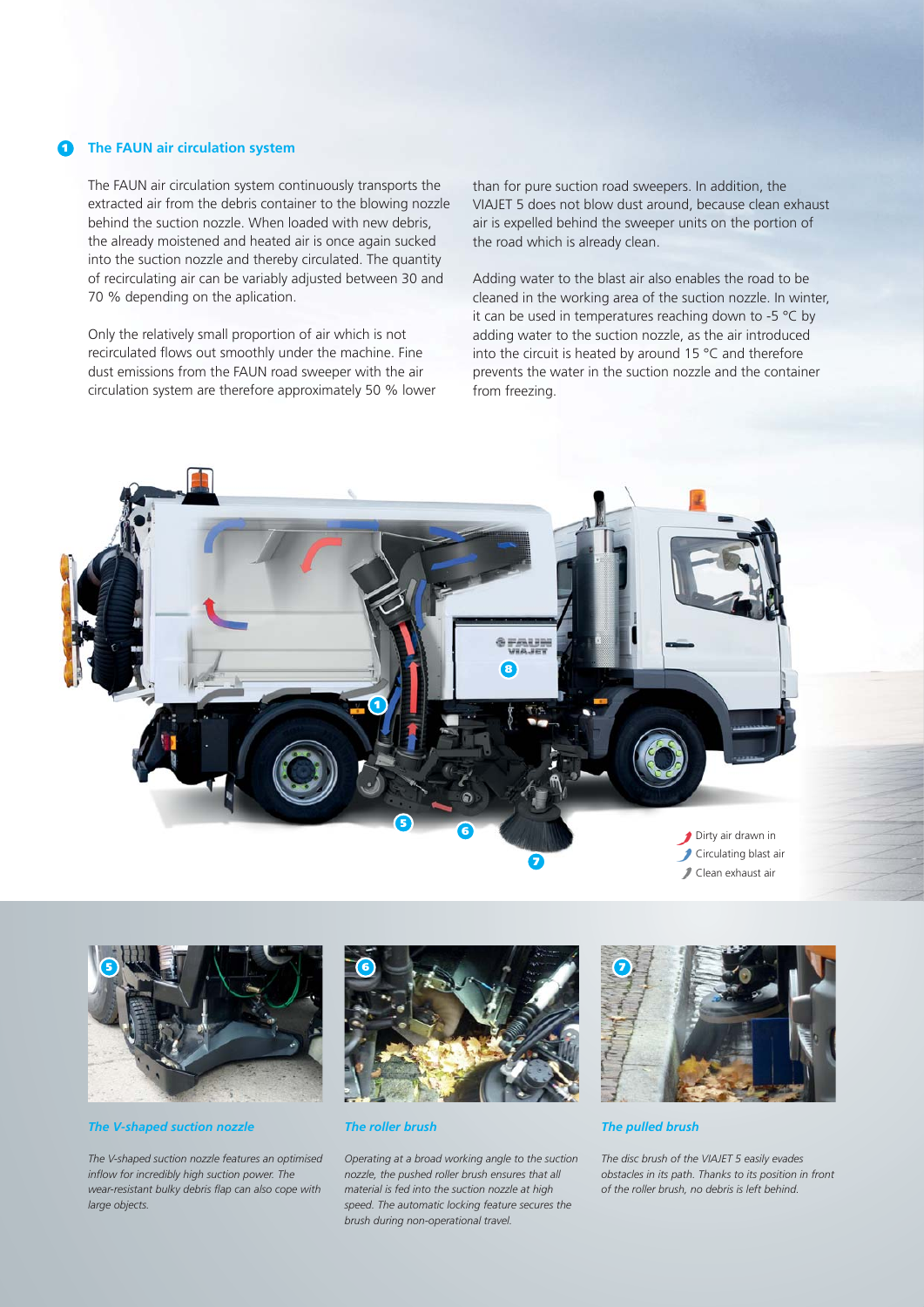



#### *The set-up box*

*The set-up box is designed for easy access, without needing to tip the container. The clear layout of the configuration functions makes it easy to adjust the basic settings of the sweeping systems.* 



#### *The efficiently arranged control centre*

*As with all VIAJETs, all of the switching elements and valves of the VIAJET 5 for compressed air, hydraulic and electrical systems are easily accessible in a central position. When troubleshooting, service technicians can therefore get to the bottom of problems quickly. The dust and water-protected units simplify regular maintenance.*



*The large debris container*

*The laterally rasied hopper floor made of V2A, along with the bodies steep tipping angle, ensures efficient emptying and easy cleaning. The particularly large debris container delays oversuction; even when fully loaded, The water tank is seperate from the container, meaning that stability is increased during tipping.*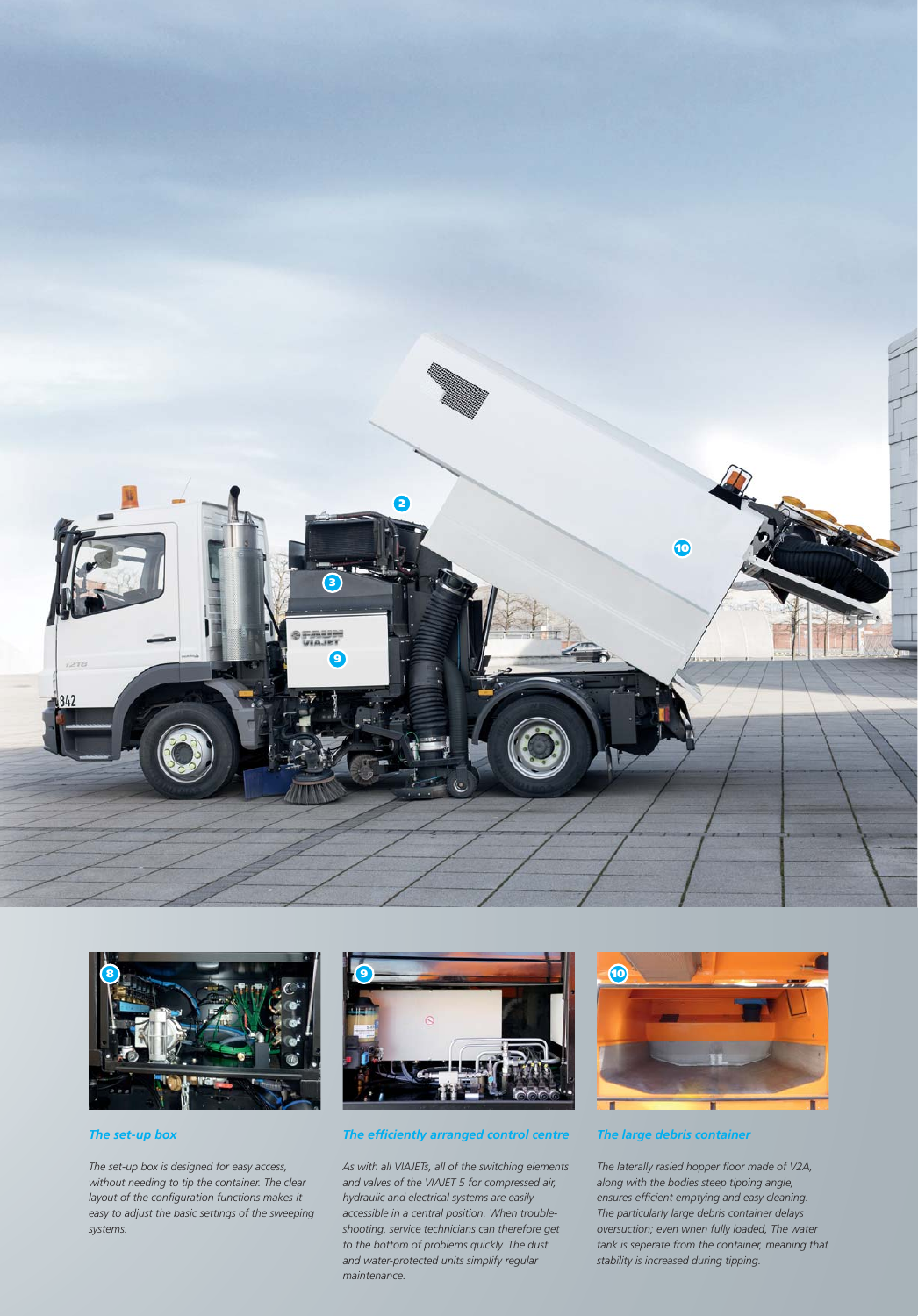

| ł                             |                   |                                                          |
|-------------------------------|-------------------|----------------------------------------------------------|
| <b>WATER TANK VOLUMES</b>     |                   |                                                          |
| <b>VIAJET 5 drive concept</b> | Water as standard | <b>Optionally upgradable</b><br>with change of wheelbase |
| Hydraulic drive               | 1,1001            | Additional 600 l                                         |
| Hydrostatic drive             | 1,1001            | Additional 1,200 l                                       |

| <b>DRIVE CONCEPTS</b> | <b>Body category</b> |                  |                 |                 |                 |                  |
|-----------------------|----------------------|------------------|-----------------|-----------------|-----------------|------------------|
| <b>Drive versions</b> | $4 \text{ m}^3$      | 5 m <sup>3</sup> | $6 \text{ m}^3$ | $7 \text{ m}^3$ | $8 \text{ m}^3$ | $12 \text{ m}^3$ |
| Auxiliary engine      | X                    |                  | $\mathsf X$     | X               |                 |                  |
| Hydraulic drive       |                      | $\mathbf x$      | $\mathsf{x}$    | $\mathsf{X}$    | $\times$        |                  |
| Hydrostatic drive     |                      | $\mathbf x$      | $\mathsf{x}$    | $\times$        | $\times$        | X                |

| <b>POWER CLASS</b> | Road sweeper type   |                      |  |  |
|--------------------|---------------------|----------------------|--|--|
| CITY class         | VIAJET <sub>4</sub> | <b>VIAJET 5</b>      |  |  |
| VARIO class        | VIAJET <sub>6</sub> | <b>VIAJET 7</b>      |  |  |
| POWER class        | <b>VIAJET 8</b>     | VIAJET <sub>12</sub> |  |  |